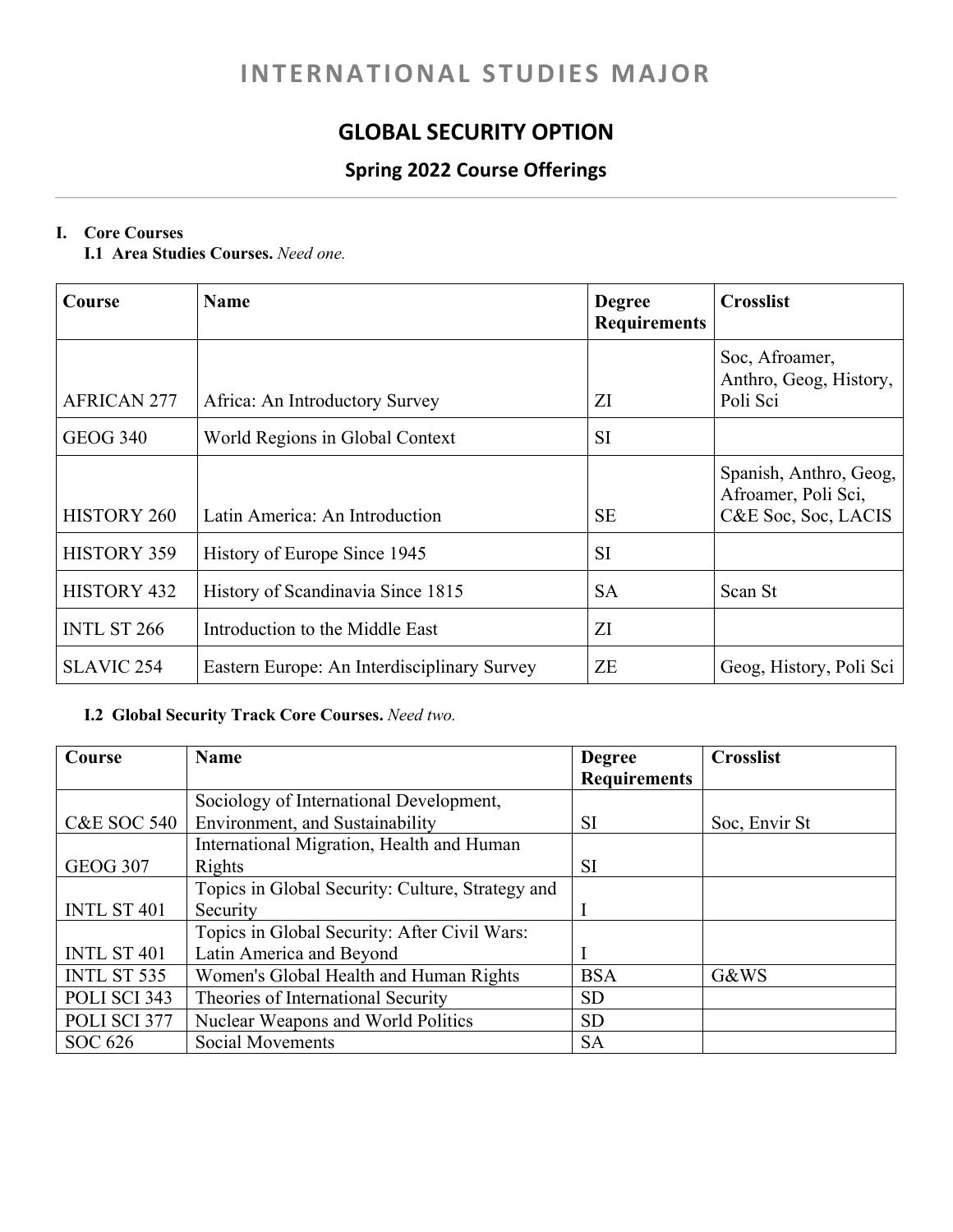**II. Issues in Global Security.** *Need 15 credits of coursework from this list. NOTE: Make sure to check the pre-requisites for the courses listed below.* 

|                    |                                                            | <b>Degree</b> |                     |
|--------------------|------------------------------------------------------------|---------------|---------------------|
| Course             | Name                                                       | <b>Reqs</b>   | <b>Crosslisted</b>  |
|                    |                                                            |               | Nutr Sci, Agronomy, |
| <b>AAE 350</b>     | World Hunger and Malnutrition                              | BI            | Inter-AG            |
| <b>AAE 477</b>     | Agricultural and Economic Development in Africa            | SI            | Econ                |
| <b>C&amp;E SOC</b> | Sociology of International Development, Environment, and   |               |                     |
| 540                | Sustainability                                             | SI            | Soc, Envir St       |
| <b>COM</b>         |                                                            |               |                     |
| <b>ARTS 372</b>    | Rhetoric of Campaigns and Revolutions                      | eHI           |                     |
| <b>COM</b>         | Contemporary Political Discourse: Rhetoric of Modern       |               |                     |
| <b>ARTS 470</b>    | <b>Democratic Revolutions</b>                              |               |                     |
| <b>ED POL</b>      |                                                            |               |                     |
| 150                | Education in Emergencies and Refugees                      | <b>SE</b>     |                     |
| <b>ED POL</b>      |                                                            |               |                     |
| 240                | Comparative Education                                      | SI            |                     |
| <b>ENVIR</b>       |                                                            |               |                     |
| ST 332             | Global Warming: Science and Impacts                        | PI            | Atm Ocn, Geog       |
| <b>ENVIR</b>       |                                                            |               |                     |
| ST 575             | Assessment of Environmental Impact                         | PI            | Soil Sci            |
| GEN &              |                                                            |               |                     |
| <b>WS 643</b>      | Women and Politics in a Global Context                     | <b>SA</b>     | Poli Sci            |
| <b>GEOG</b>        | Living in the Global Environment: An Introduction to       |               |                     |
| 139                | People-Environment Geography                               | <b>SE</b>     | Envir St            |
| <b>GEOG</b>        |                                                            |               |                     |
| 302                | Economic Geography: Locational Behavior                    | SI            |                     |
| <b>GEOG</b>        |                                                            |               |                     |
| 307                | International Migration, Health and Human Rights           | SI            |                     |
| <b>GEOG</b>        |                                                            |               |                     |
| 318                | Introduction to Geopolitics                                | SI            |                     |
| <b>GEOG</b>        |                                                            |               |                     |
| 339                | <b>Environmental Conservation</b>                          | SI            | Envir St            |
| <b>GEOG</b>        |                                                            |               |                     |
| 340                | World Regions in Global Context                            | SI            |                     |
| <b>HISTORY</b>     |                                                            |               |                     |
| 246                | Southeast Asian Refugees of the Cold War                   | ZEe           |                     |
| <b>INTL ST</b>     |                                                            |               |                     |
| 335                | Globalization and Education                                | $\rm SE$      | Ed Pol, Relig St    |
| <b>INTL ST</b>     | Topics in Global Security: After Civil Wars: Latin America |               |                     |
| 401                | and Beyond                                                 | I             |                     |
| <b>JOURN</b>       |                                                            |               | L Sc Com, Com       |
| 617                | Health Communication in the Information Age                | <b>SA</b>     | Arts, Fam Com       |
| <b>JOURN</b>       |                                                            |               |                     |
| 618                | Mass Communication and Political Behavior                  | <b>SA</b>     |                     |
| <b>LCA 450</b>     | Making of Modern South Asia                                | ZA            | History             |
| POLI SCI           |                                                            |               |                     |
| 340                | The European Union: Politics and Political Economy         | <b>SD</b>     |                     |